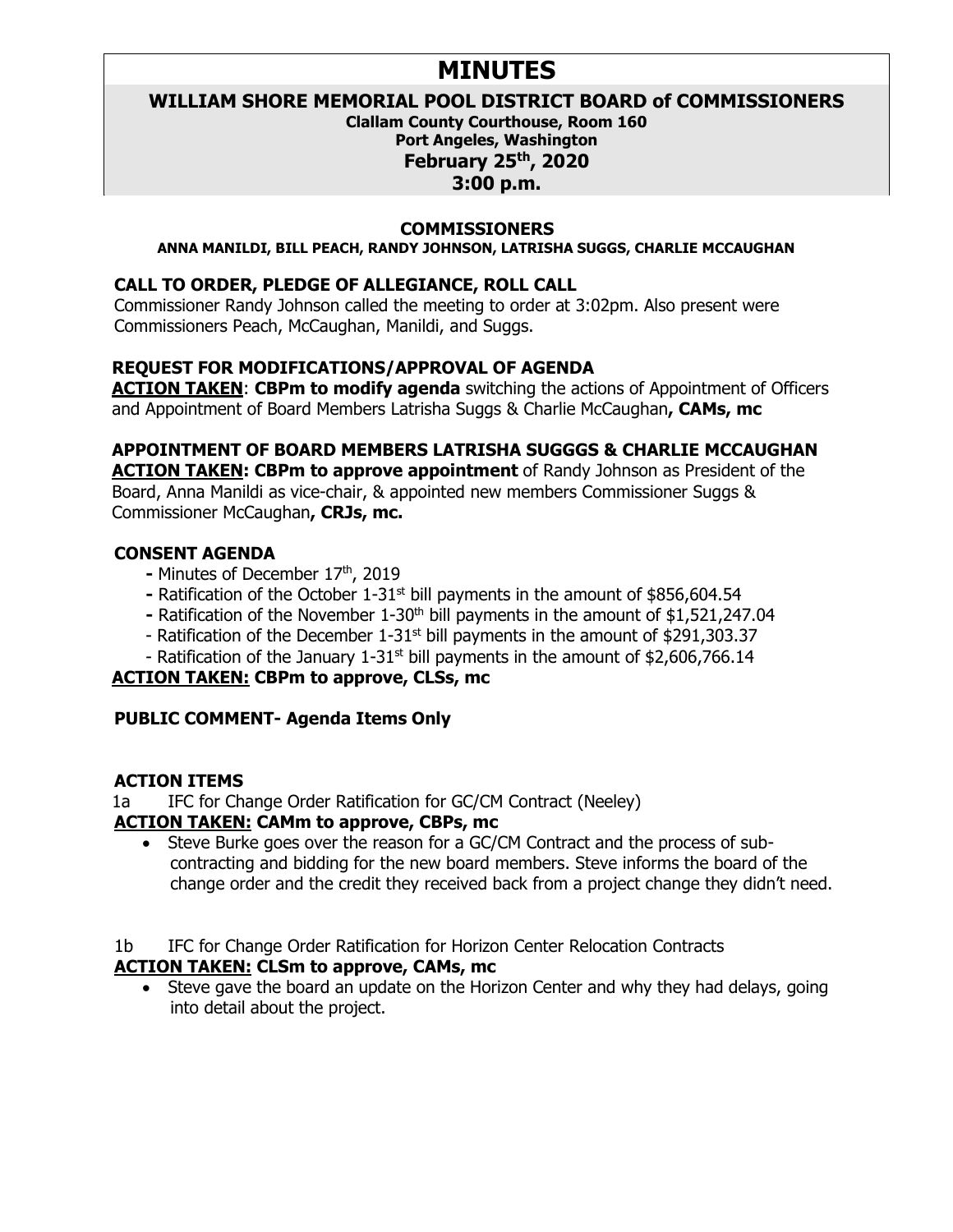1c IFC for Project Status for Expansion and Renovation Project

# **NO ACTION TAKEN- UPDATE ONLY**

• Director and Project Manager Steve Burke gave a detailed look at the project from the beginning for the new members, explaining choices of sub-contractors, weather delays, and other upcoming deliveries. He states that we are 25 weeks complete and currently dealing with roofing and pouring the pool decks.

1d IFC for Shore Aquatic Center Facility Rates and Hours

## **ACTION TAKEN: CAMm to approve new facility rates, CBPs, mc**

#### **ITEMS FOR DISCUSSION**

2a Executive Director Report- No report as Steve talked in length about project for IFC's.

- 2b Financial Report- No report as finances were discussed during Project Status.
- 2c Staff Report
	- Jessica Compton, Manager of Shore Aquatic Center, gave an update on the SPARK Squad after-school program, stating we are at capacity of 80-85 students and currently hiring new staff as that number rises due to the closing of other programs in the community. She also lets the board know about the upcoming events we will be attending such as the Home Show, Kids Fest, and an open hire event we're holding in April.
- 2d Advisory Committee Report
	- Greg Shield- 537 W. 7<sup>th</sup> St. Greg states that the committee didn't meet in December or January but had a meeting with Jessica and Virginia about the change of facility rates and hours.

### **PUBLIC COMMENT**

• Cherie Kidd- 101 E.  $10<sup>th</sup>$  St.- *Cherie welcomes the new commissioners and tells them* that this will be their favorite board they serve on. She also reminisced with the board about when the pool was almost shut down and she was proud to be the part of the pool when it was saved.

### **NEXT MEETING DATE**

The next WSMPD meeting will be held on March 24<sup>th</sup>, 2020 at 3:00 p.m. in the Clallam County Commissioners Board Room, Room 160.

#### **ADJOURNMENT**

Commissioner Randy Johnson adjourned the meeting at 4:25pm.

PASSED AND ADOPTED this twenty-fourth of March, 2020.